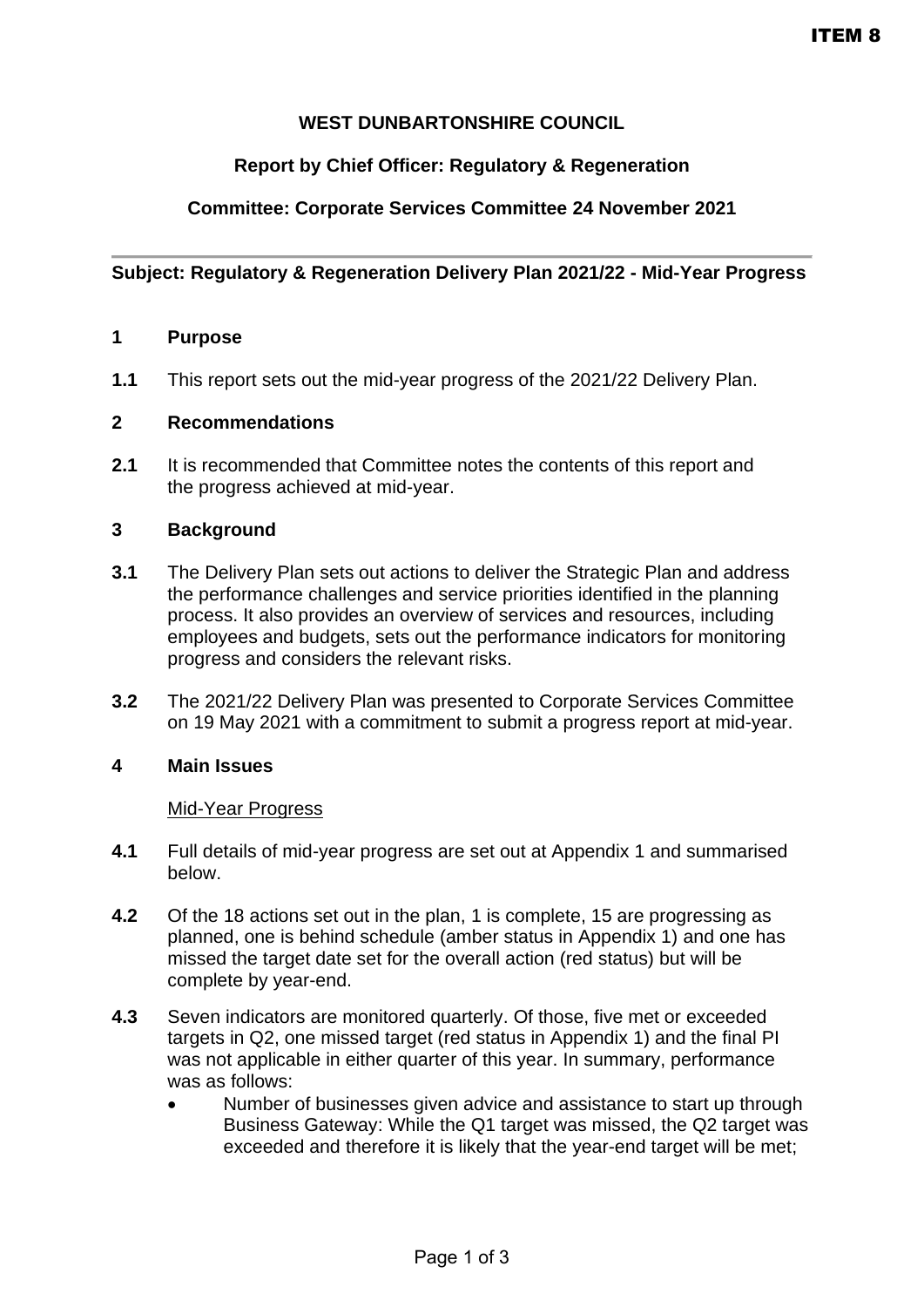- Percentage of committee agendas published within standing order timescales: Both Q1 and Q2 targets were met and on track to meet year-end target.
- Planning applications (major developments) average number of weeks to decision: There were no planning decisions of this type in the first half of 2021/22.
- Planning applications (householder) average number of weeks to decision: While the Q1 target was narrowly missed, the Q2 target was met and it is likely that the year-end target will be met.
- Planning applications (local development, excluding householder) average number of weeks to decision: While the Q1 target was missed, the Q2 target was exceeded and it is possible that the year-end target will be met;
- Percentage of building warrant applications responded to within 20 working days: While the Q1 target was narrowly missed, the Q2 target was exceeded and it is likely that the year-end target will be met.
- Overall time taken to issue building warrant (weeks): Both Q1 and Q2 targets were missed and therefore it is unlikely to meet year-end target. The focus for the remainder of 2021/22 will be to improve performance quarter by quarter now that staffing levels have recovered.

# Service User Feedback

- **4.4** A key focus in the development of the delivery plan was ensuring that feedback from service users informs learning and improvement. One of the main sources of feedback is complaints data.
- **4.5** Between 1 April and 30 September 2021, Regulatory & Regeneration received a total of 4 complaints, comprising 4 at Stage 1. During the same period, 4 complaints were closed, 3 at Stage 1, and 1 categorised as resolved. This new category of closed complaints was introduced by the Scottish Public Services Ombudsman from April 2021. It relates to complaints where both parties agree that the complaint can be resolved effectively without a full investigation such as an appointment rescheduled, a refund processed, or a decision explained to a complainant. Neither the outcome (upheld/not upheld) nor the time taken to close complaints of this type are recorded.
- **4.6** Of the 3 complaints closed at Stage 1, one met the 5 working days target, with an average of 8 working days to close all complaints at Stage 1.
- **4.7** None of the Stage 1 complaints were upheld.
- **4.8** The 5 complaints received between April and September were categorised as follows:
	- Citizen expectation not met (quality of service) 3 complaints, not upheld;
	- Citizen expectation not met (timescales) -1 complaint, not upheld.